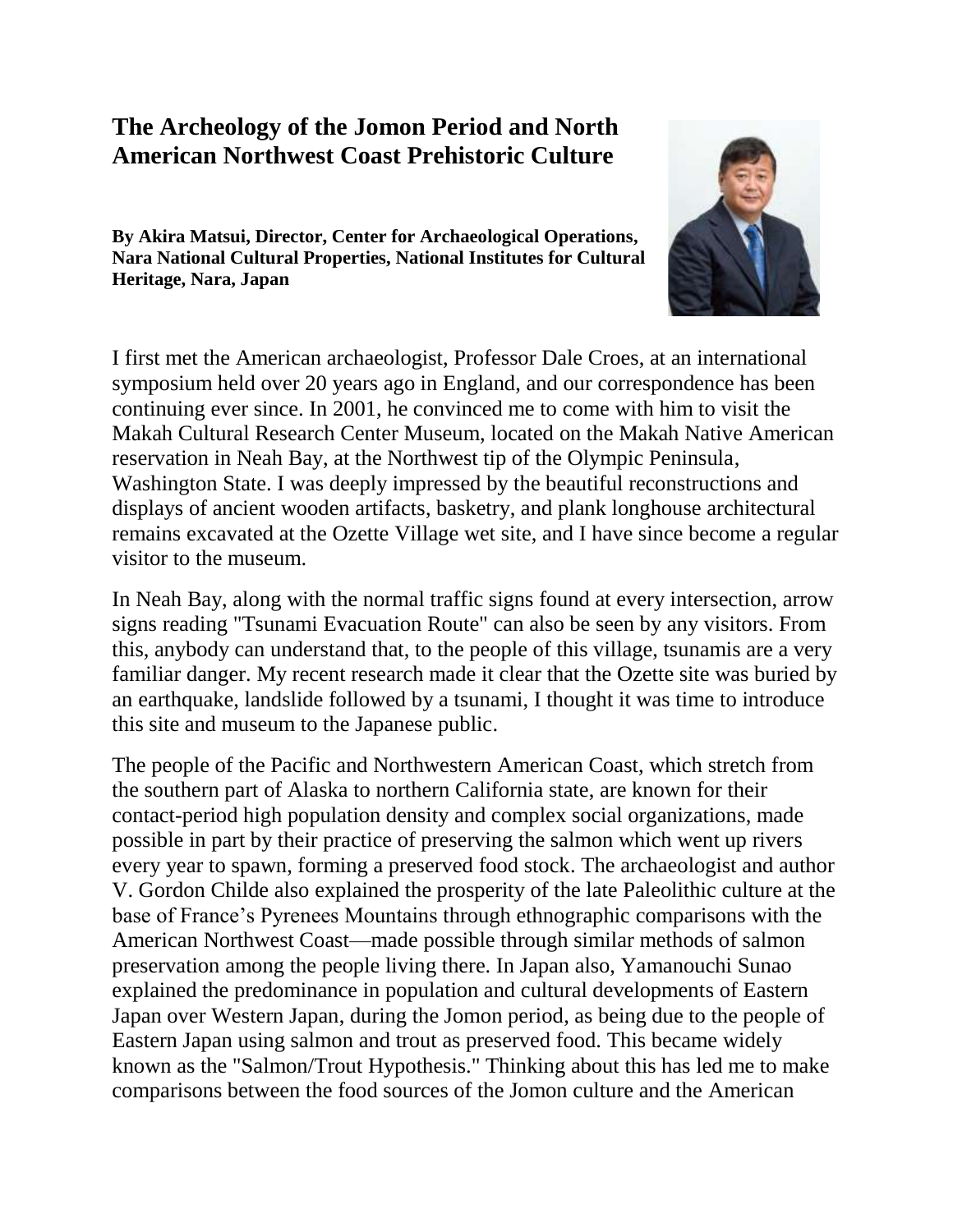Northwest Coast prehistoric culture as a main reason for my frequent visits to this area.

#### **Exploring the current Northwest Coast Indian Potlatch and the Ozette Sites**

From July 28th through August  $7<sup>th</sup>$ , 2012 I was invited to participate in a traditional canoe journey ending and held in the capital of Washington State, Olympia, with 100 Native American canoes coming from Alaska, British Columbia, Canada, Washington and Oregon States. This event included an entire week of Indian "potlatching" and communal meals provided by the host, the Squaxin Island Tribe, in nearby Shelton, Washington. I participated in this week long Native American gathering with a few of my Japanese friends. I wrote this manuscript while participating in this large celebration.

On the 4th day of this potlatch, we used a rental car to go to Neah Bay and visit the Makah Museum. The very next day, we hiked for 3 hours to make the round trip to the Ozette site, and were able to survey the site. Located facing the Pacific Ocean on the Northwestern tip of the Olympic Peninsula, this site suffered a severe storm in February 1970, which revealed its contents to the world: five well-preserved traditional longhouses, and the household items which they contained. The entire site had been buried in an instant by a debris avalanche and soon was water saturated by underground springs. The non-oxygenated waterlogged environment led to the preservation of items such as wooden tools and baskets which are absent from usual archaeological sites.



*Tskawahyah island (commonly called "Cannonball island") bordering on the sea with the Ozette site in the background, functions as an ancient look-out station.*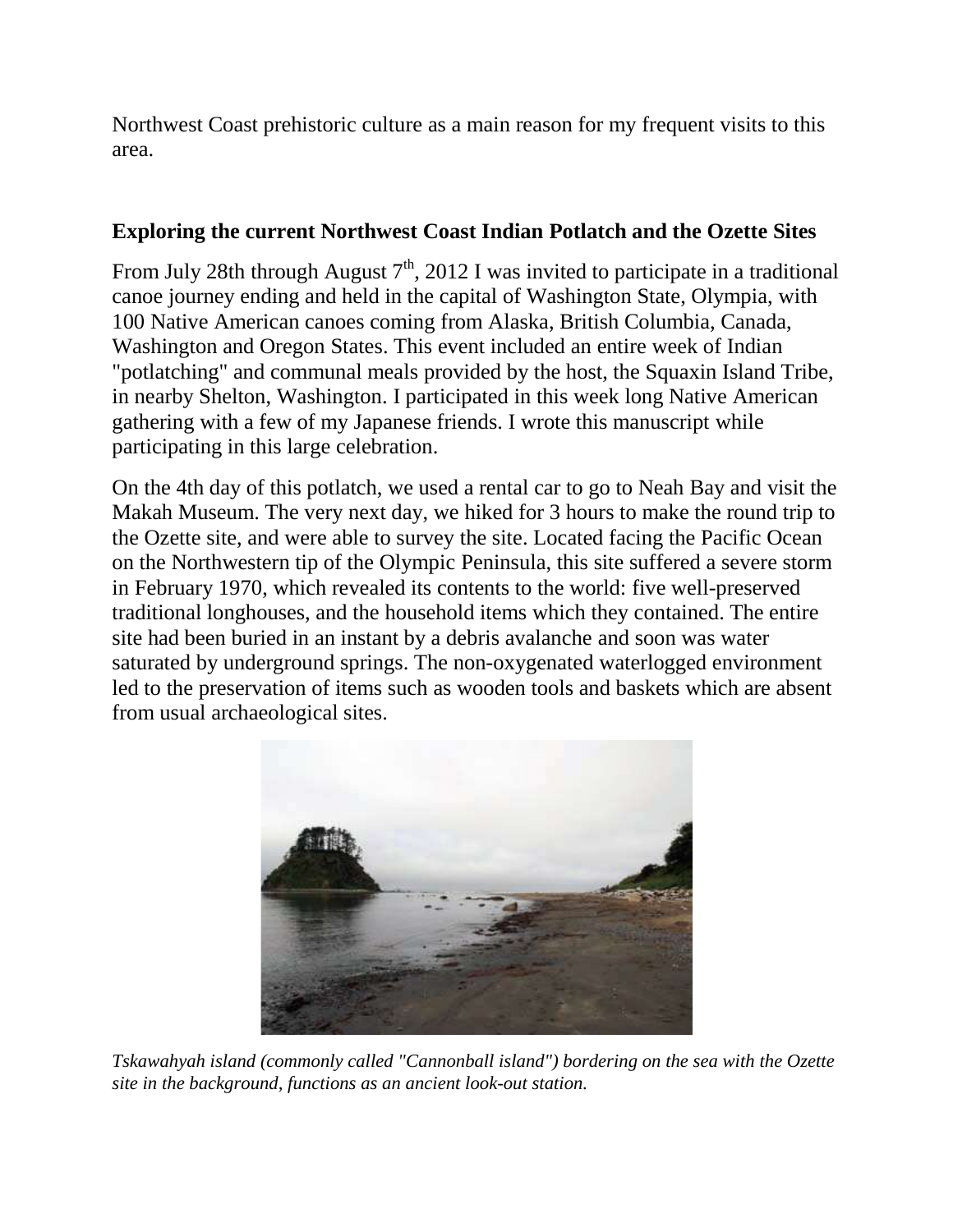

*The Ozette Site today and the Makah Ranger Station residence*

The Makah Indian people immediately realized the importance of this site and called on Professor Richard Daugherty of Washington State University to conduct excavations, and these excavations went year-round from 1970 through 1981. The high level and richness of the material culture of the ancient Makah was quickly recognized. Since occupation of the ancient site, the Makah population has shrunk through exposure to diseases and dispossession by the Euro-Americans. The size and richness of the archaeological site revealed an earlier robust population and successful whaling culture. Calling it "a gift from our ancestors," the Makah built a world-class museum, and worked in an enlightened manner to both preserve the site and continue further research. Though a report published after the excavations dated the site as being in use from 2000 to 500 years ago, using radiocarbon dating, some surprising facts subsequently came to light.

### **The Earthquake and Tsunami Legends of the Makah Tribe**

Through the oral history and legends of native peoples inhabiting Canada's Vancouver island, Olympic peninsula, and the coast of Oregon state, provide several accounts about earthquakes and tsunamis. Their oral traditions were gradually lost during the 20th century. Today, it is said that less than 5 percent of it remains preserved in writing. Nonetheless, there remain several concrete legends regarding earthquakes and tsunamis that have been handed down by the Makah and other peoples of the Northwestern Coast, such as stories about thunderbird and the whale. This legend states that, when the thunderbird and the whale fight, the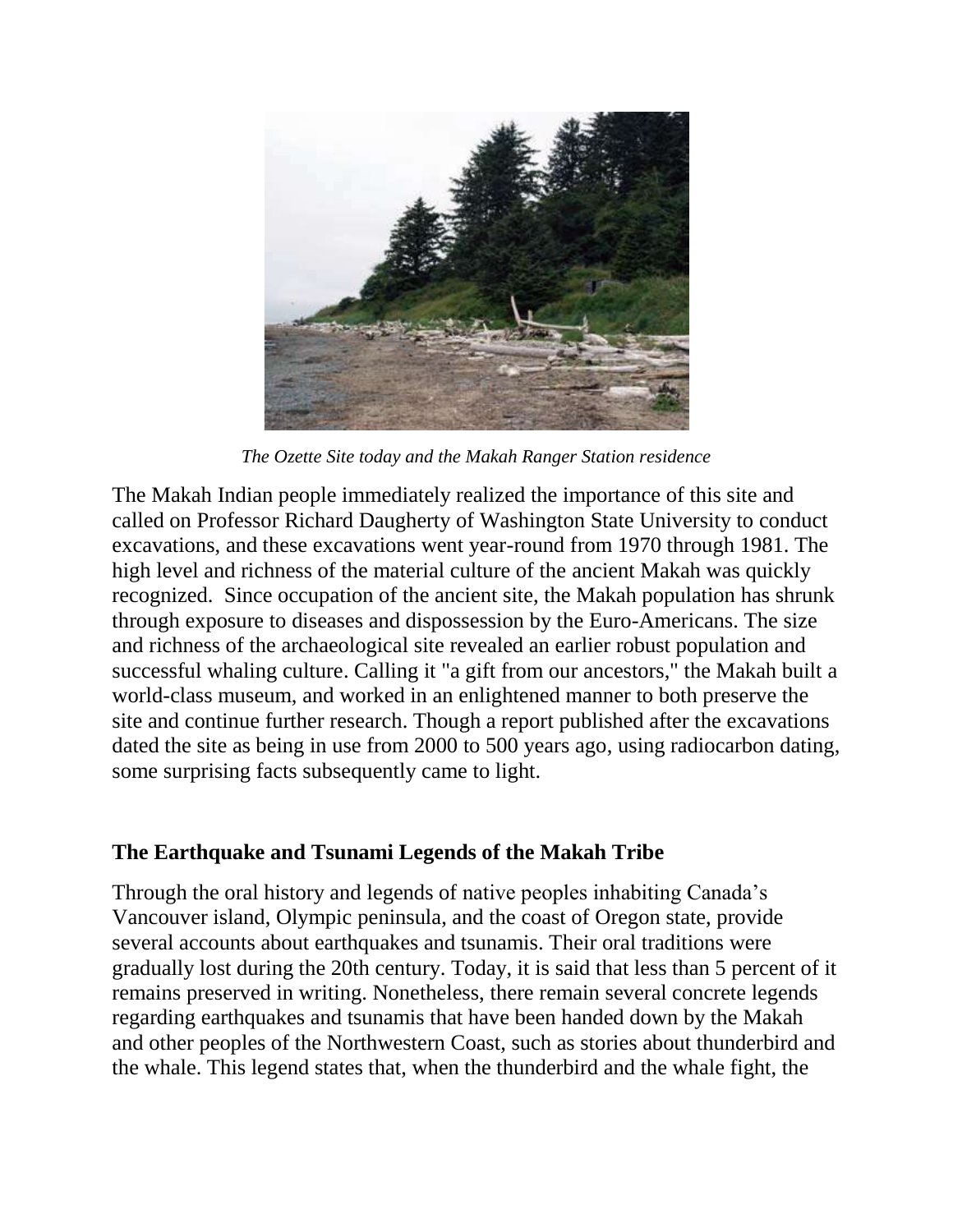bird picks up the whale with its talons and drops it either back into the sea or on the land, creating tsunamis or earthquake.

However, these legends do not have any clear origin points, only having come down to us as "the words of the ancestors."

## **The Geological Approach**

In recent years, the rapid development in geological and seismological research has made clear that there is an area off the shores of Oregon and Washington's Olympic peninsula where two plates at the bottom of the ocean collide, called a "Cascade Subduction Zone" (CSZ), and from which several earthquakes have emerged in the past. One proof for this is the many sand sediment layers deposited by tsunamis that can be found on the cliffs facing the Pacific ocean. In some of these areas, traces of stone hearths can even be found under the sand. In many more areas, thickets of withered cedar root and stumps, called "phantom forests," are spread over wide distances under these layers of sand. Measuring the age of these trees, it became clear that many of them showed a last growth ring in the summer of 1699.

In the immediate aftermath of the Great East Japan Earthquake, I visited both the Ishimaki Cultural Center and the Rikuzen-Takata Municipal Museum in order to rescue damaged cultural relics. There, I saw a large amount of sand from the sea that had been taken up by the tsunami and deposited inside the buildings. I also vividly remember Rikuzen-Takata City's Takata Matsubara, in which innumerable pine trees had been felled with only their roots remaining, except for a lone pine which had miraculously survived. From similar marks left by a similar tsunami, tree ring chronology has proven that the sudden halt in the growth of tree rings at the Ozette site in the Northwestern coast was due to a large tsunami occurring sometimes between the Fall of 1699 and the Spring of 1700.

## **The Orphan Tsunami of the Genroku Era**

Surprisingly, traces of this tsunami can be found in Japan. On January 26th, 1700, or during the night of December 8th to December 9th during the 12th year of the Genroku era, under the old method of dating, what became known as the "Orphan Tsunami of the Genroku Era" struck Iwate Prefecture's Kuwagasaki, Tsugaruishi, and Otsuchi, Ibaraki Prefecture's Nakaminato, Shizuoka Prefecture's Miho, and Wakayama Prefecture's Tanabe. The reason for this tsunami's peculiar name was